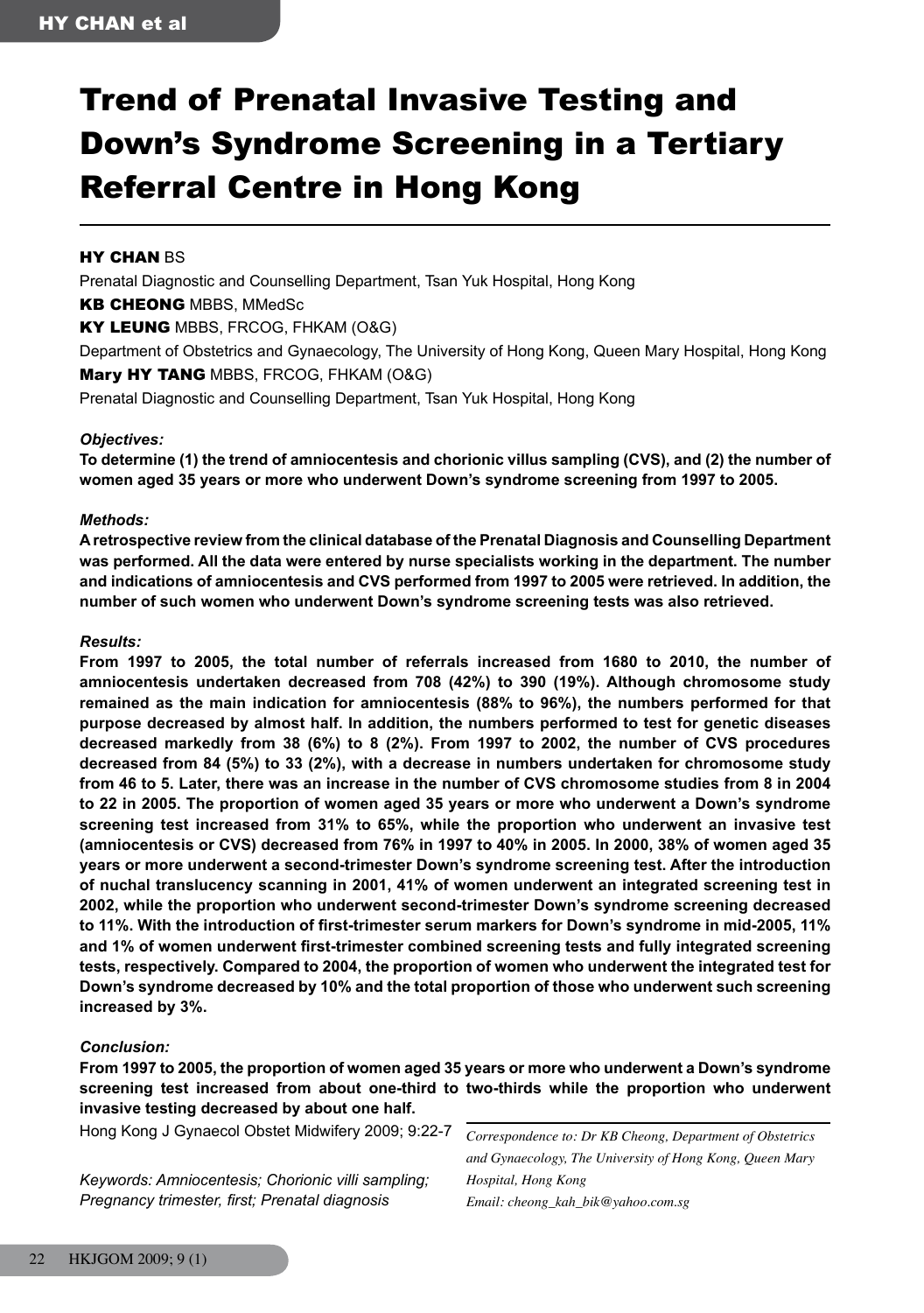# **Introduction**

Conventionally, prenatal diagnosis is performed by invasive testing, which is associated with 0.5 to 2% miscarriage rate. With the introduction of second- and then first-trimester Down's syndrome screening and ultrasound exclusion of haemoglobin Bart's disease, the need for a prenatal invasive testing for Down's syndrome or alpha thalassaemia has decreased. The objective of the present study was to determine (1) the trend of amniocentesis and chorionic villus sampling (CVS), and (2) the number of women of age 35 years or more who underwent Down's syndrome screening from 1997 to 2005.

## **Methods**

This was a retrospective review. Data were collected from the database of the Prenatal Diagnosis and Counselling Department at Tsan Yuk Hospital, Hong Kong. This was a clinical database that had been entered by nurse specialists working in the department. From 1997 to 2005, the number of amniocentesis and CVSs performed and their indications were retrieved. The number of women aged 35 years or more who underwent a Down's syndrome screening test was also retrieved. The following Down's syndrome screening tests were available:

- 1. Second-trimester serum screening: alpha fetal protein and human chorionic gonadotropin (hCG) from 16 to 19 weeks and 6 days;
- 2. Integrated screening: nuchal translucency (NT) + pregnancy-associated plasma protein A (PAPP-A) and hCG from 16 to 19 weeks and 6 days;
- 3. First-trimester combined screening: NT + PAPP-A and free β-hCG from 11 to 13 weeks and 6 days; and
- 4. Fully integrated test: NT + PAPP-A (from 11 to 13 weeks and 6 days) + alpha fetal protein and hCG from 16 to 19 weeks and 6 days.

#### *Statistical Analysis*

The Statistical Package for the Social Sciences (Windows version 15.0; SPSS Inc, Chicago [IL], US) was used for statistical analysis. The Chi-square test was used to test the trend of linearity between years.

## **Results**

From 1997 to 2005, the total number of referrals increased from 1680 to 2010, while the number of

amniocentesis procedures performed decreased from 708 (42%) to 390 (19%). Although chromosome study remained the main indication for amniocentesis (88 to 96%), the number of procedures for that purpose decreased by almost one half. The number performed for genetic diseases decreased markedly from 38 (6%) to 8 (2%) [Table 1].

From 1997 to 2002, the number of CVS procedures decreased from 84 (5%) to 33 (2%). Whilst those performed for chromosome study increased from 8 in 2004 to 22 in 2005 (Table 2).

From 1997 to 2005, the overall proportion of women aged 35 years or more who underwent a Down's syndrome screening test increased from 31% to 65% while the proportion who underwent an invasive test (amniocentesis or CVS) decreased from 76% to 40% (Table 3 and Figure).

In 2000, 38% of women aged 35 years or more underwent second-trimester Down's syndrome screening (Table 3). After the introduction of NT scans in our department in 2001, 41% of women underwent the integrated screening test in 2002, while the proportion undergoing second-trimester testing decreased to 11%.

With the introduction of first-trimester serum markers for Down's syndrome in our laboratory in mid-2005, 11% and 1% of women underwent first-trimester combined screening and fully integrated screening, respectively (Table 3). Compared to 2004, the proportion of women who underwent the integrated test for Down's syndrome decreased by 10% and the proportion who underwent Down's syndrome screening increased by 3%.

## **Discussion**

From 1997 to 2005, the proportion of women who underwent an invasive test (amniocentesis or CVS) for karyotyping and DNA study decreased by 32% and 4%, respectively. The decrease was probably due to the introduction of NT scanning and integrated testing in 2001, and the first-trimester combined screening test in 2005. The proportion of women who underwent a Down's syndrome screening increased by 34% over the same period. Women preferred a non-invasive approach with a lower risk, rather than an invasive test with a 0.5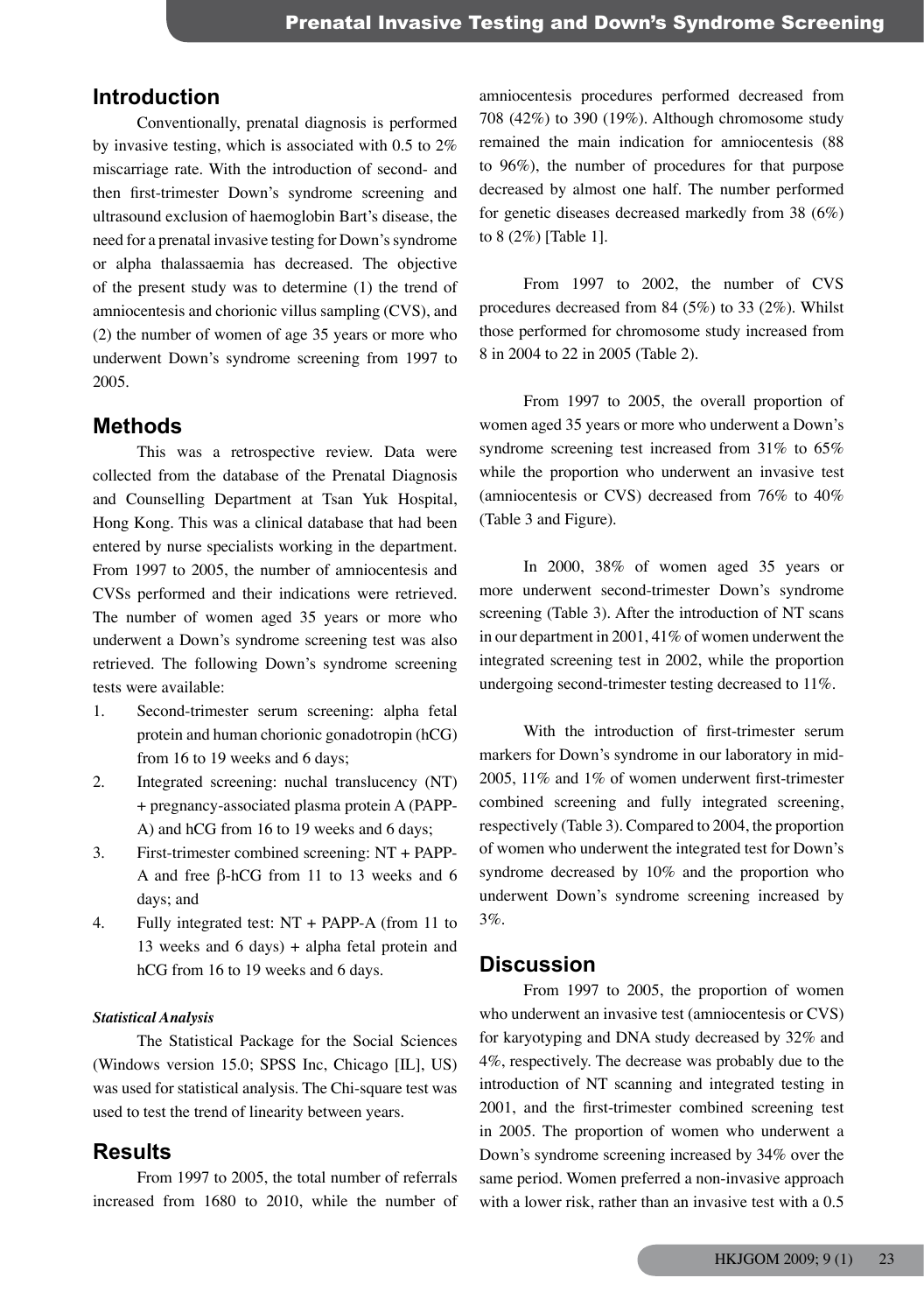| Year | Chromosome          | <b>Genetic diseases</b> | <b>Fetal abnormality</b> | Alpha thalassaemia | <b>Total No. of</b>         |
|------|---------------------|-------------------------|--------------------------|--------------------|-----------------------------|
|      | study<br>No. $(\%)$ | $No.(\%)$               | No. $(\%)$               | No. $(\%)$         | amniocentesis<br>No. $(\%)$ |
| 1997 | 635 (90)            | 38(6)                   | 35(5)                    | $\overline{0}$     | 708 (42)                    |
| 1998 | 597 (94)            | 26(4)                   | 12(2)                    | $\bf{0}$           | 635 (36)                    |
| 1999 | 629 (93)            | 21(3)                   | 28(4)                    | 6(1)               | 678 (36)                    |
| 2000 | 702 (96)            | 14(2)                   | 15(2)                    | $\boldsymbol{0}$   | 731 (37)                    |
| 2001 | 581 (91)            | 15(2)                   | 40(6)                    | 5(1)               | 636 (35)                    |
| 2002 | 422 (89)            | 20(4)                   | 35(7)                    | 1(0.2)             | 477 (29)                    |
| 2003 | 416(89)             | 10(2)                   | 40(9)                    | $\overline{0}$     | 466(28)                     |
| 2004 | 401(88)             | 11(2)                   | 42(9)                    | $\bf{0}$           | 454(25)                     |
| 2005 | 345 (89)            | 8(2)                    | 37(10)                   | 0                  | 390(19)                     |

**Table 1. Comparative statistics: indications for and numbers of amniocentesis from 1997 to 2005**

 $*$  CVS = chorionic villus sampling

| Table 2. Comparative statistics: indications for and total numbers of chorionic villus samplings (CVSs) |
|---------------------------------------------------------------------------------------------------------|
| per year                                                                                                |

| Year | <b>Chromosome</b><br>study | <b>Genetic</b><br>diseases | Fetal<br>abnormality | Total No. of<br><b>CVS</b> | <b>Total No. of Detection</b><br>referrals | rate $(\% )$ | <b>False positive</b><br>rate $(\% )$ |
|------|----------------------------|----------------------------|----------------------|----------------------------|--------------------------------------------|--------------|---------------------------------------|
|      | No. $(\% )$                | No. $(\%)$                 | No. $(\%)$           | No. $(\%)$                 |                                            |              |                                       |
| 1997 | 46(55)                     | 33(39)                     | 5(6)                 | 84(5)                      | 1680                                       | 100          | 6.8                                   |
| 1998 | 55 (70)                    | 16(20)                     | 8(10)                | 79(5)                      | 1749                                       | 83           | 5.6                                   |
| 1999 | 29 (56)                    | 22(42)                     | 1(2)                 | 52(3)                      | 1846                                       | 76           | 6.5                                   |
| 2000 | 24 (46)                    | 19(37)                     | 9(17)                | 52(3)                      | 1974                                       | 73           | 6.5                                   |
| 2001 | 17(36)                     | 25(53)                     | 5(11)                | 47(3)                      | 1836                                       | 80           | 6.2                                   |
| 2002 | 5(15)                      | 20(61)                     | 8(24)                | 33(2)                      | 1648                                       | 82           | 5.4                                   |
| 2003 | 11(24)                     | 17(38)                     | 17(38)               | 45(3)                      | 1630                                       | 100          | 8.1                                   |
| 2004 | 8 (16)                     | 28(55)                     | 15(29)               | 51(3)                      | 1796                                       | 93           | 5.7                                   |
| 2005 | 22(48)                     | 12(26)                     | 12(26)               | 46(2)                      | 2010                                       | 100          | 3.7                                   |

**Table 3. Statistics of women aged 35 years or more presenting before 20 weeks of gestation who underwent screening between 1997 and 2005**

| <b>Year</b> | <b>Total No. of women</b> | <b>Second-trimester</b><br>blood test | <b>Nuchal translucency</b><br>No. $(\%)$ | <b>Integrated screening</b><br>No. $(\%)$ |  |
|-------------|---------------------------|---------------------------------------|------------------------------------------|-------------------------------------------|--|
|             |                           | No. $(\%)$                            |                                          |                                           |  |
| 1997        | 1049                      | 321(31)                               | $\mathbf{0}$                             | $\mathbf{0}$                              |  |
| 1998        | 1041                      | 596 (57)                              | $\mathbf{0}$                             | $\theta$                                  |  |
| 1999        | 1118                      | 421 (38)                              | $\boldsymbol{0}$                         | $\overline{0}$                            |  |
| 2000        | 1185                      | 447 (38)                              | $\mathbf{0}$                             | $\overline{0}$                            |  |
| 2001        | 1071                      | 244(23)                               | 1(0.1)                                   | 194(18)                                   |  |
| 2002        | 951                       | 101(11)                               | 37(4)                                    | 390(41)                                   |  |
| 2003        | 988                       | 80(8)                                 | 51(5)                                    | 456(46)                                   |  |
| 2004        | 1064                      | 80(8)                                 | 46(4)                                    | 529 (50)                                  |  |
| 2005        | 1075                      | 90(8)                                 | 47(4)                                    | 431(40)                                   |  |

 $CVS =$  chorionic villus sampling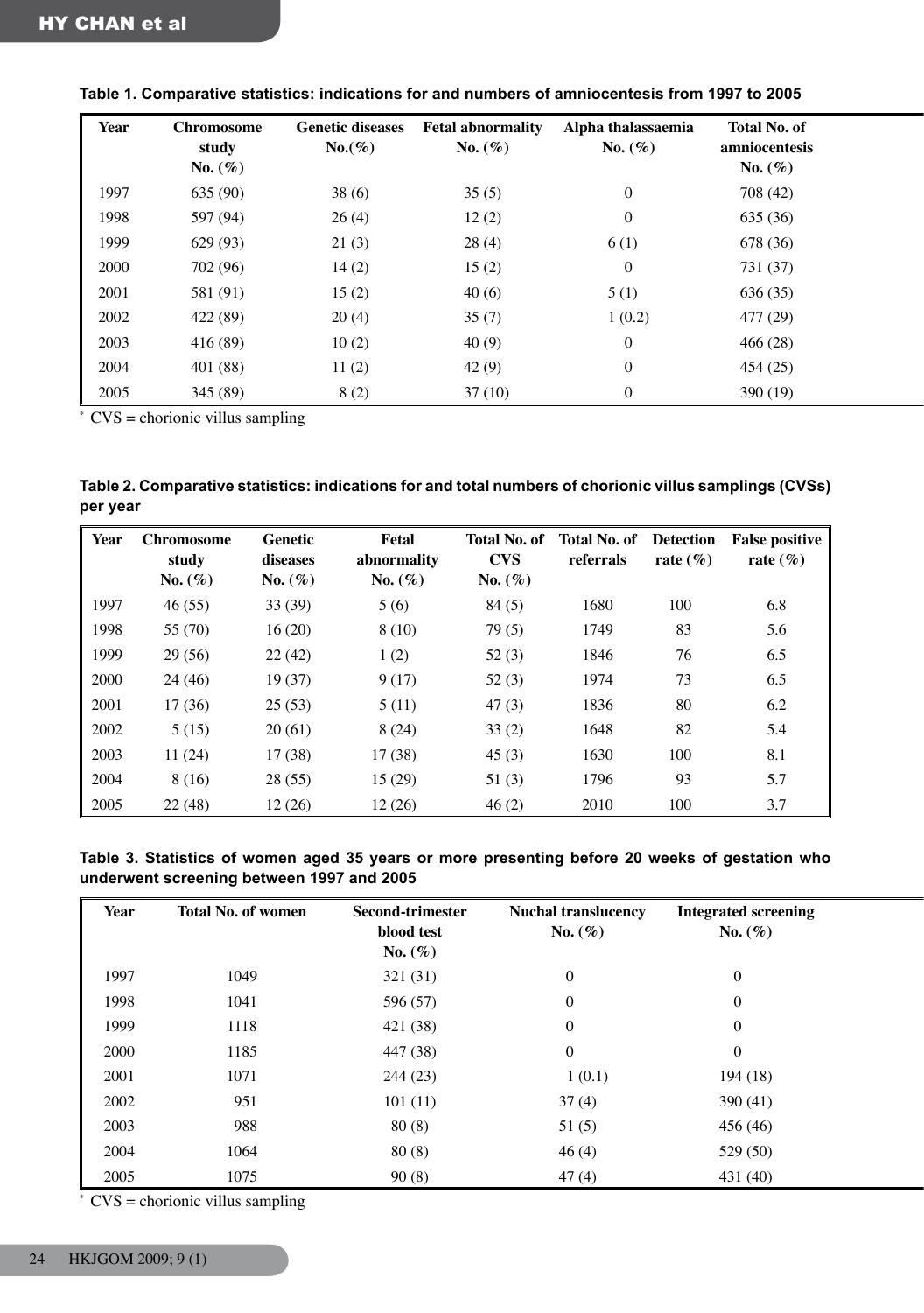| <b>Total No. of</b><br>Down's syndrome<br>detected | No. of Down's syndrome /<br>No. of invasive procedures<br>$(anniocentesis + CVS^*)$ | Total No. of<br>Down's syndrome<br>missed | <b>Total No. of</b><br>referrals | <b>Total No. of Down's</b><br>syndrome missed per<br>referral |
|----------------------------------------------------|-------------------------------------------------------------------------------------|-------------------------------------------|----------------------------------|---------------------------------------------------------------|
| $\sim$                                             | 2/824                                                                               |                                           | 1680                             | 1/1680                                                        |
|                                                    | 3/841                                                                               | $\sim$                                    | 1749                             | 2/1749                                                        |
| $\sim$                                             | 2/762                                                                               |                                           | 1846                             | 0/1846                                                        |
|                                                    | 3/810                                                                               |                                           | 1974                             | 1/1974                                                        |
|                                                    | 2/707                                                                               |                                           | 1836                             | 1/1836                                                        |
|                                                    | 5/516                                                                               |                                           | 1648                             | 0/1648                                                        |
|                                                    | 1/515                                                                               |                                           | 1630                             | 0/1630                                                        |
|                                                    | 3/521                                                                               |                                           | 1796                             | 0/1796                                                        |
|                                                    | 5/458                                                                               |                                           | 2010                             | 0/2010                                                        |

#### to 1% risk of miscarriage.

These results were comparable to those reported by Muller et al<sup>1</sup>. In their study, there was a significant decrease in the use of second-trimester Down's syndrome maternal serum screening (from 75% in 1995 to 25% in 2005; p<0.001) and a corresponding significant increase in first-trimester combined screening (from 0.8% in 2000 to 49% in 2005; p<0.001). The proportion of all confinements that involved invasive prenatal testing fell (from 9% in 1995 to 8% in 2005; p<0.001). There was a significant decrease in the number of invasive prenatal tests needed to detect a Down's syndrome fetus (from 86 in 1995 to 40 in 2005; p<0.001), with no significant change in the proportion of cases detected prenatally.

This trend was consistent with current recommendations by the American and Royal Colleges of Obstetricians and Gynecologists, such screening being offered to women aged  $35$  years or more<sup>2,3</sup>. It needs time for the public and doctors to absorb such a new idea<sup>4</sup>.

There was an increase in the number of CVS procedures for chromosome study from 8 in 2004 to 22 in 2005, which was probably due to the introduction in 2005 of the first-trimester combined screening for Down's syndrome with the option of CVS. In that year, 11% of women underwent first-trimester combined screening. First-trimester screening has been shown to be an effective and reliable for detecting Down's syndrome<sup>2</sup> . Besides, implementation of early second-trimester

| <b>Full integrated</b><br>screening | <b>First-trimester</b><br>combined screening | Total No. of women undergoing<br>a Down's syndrome screening | <b>Amniocentesis for</b><br>karyotype | $\mathbf{CVS}^*$ for<br>karyotype |
|-------------------------------------|----------------------------------------------|--------------------------------------------------------------|---------------------------------------|-----------------------------------|
| No. $(\%)$                          | No. $(\%)$                                   | test, No. $(\%)$                                             | No. $(\%)$                            | No. $(\%)$                        |
|                                     | $\overline{0}$                               | 321(31)                                                      | 708 (68)                              | 84(8)                             |
|                                     | $\overline{0}$                               | 596 (57)                                                     | 635(61)                               | 79 (8)                            |
|                                     |                                              | 421 (38)                                                     | 678 (61)                              | 52(5)                             |
|                                     |                                              | 447 (38)                                                     | 731 (62)                              | 52(4)                             |
|                                     | $\overline{0}$                               | 439(41)                                                      | 636 (59)                              | 47(4)                             |
|                                     | $\theta$                                     | 528 (56)                                                     | 477 (50)                              | 33(3)                             |
|                                     | $\Omega$                                     | 587 (59)                                                     | 466(47)                               | 45(5)                             |
|                                     | $\overline{0}$                               | 655(62)                                                      | 454(43)                               | 51(5)                             |
| 12(1)                               | 123(11)                                      | 703 (65)                                                     | 390 (36)                              | 46(4)                             |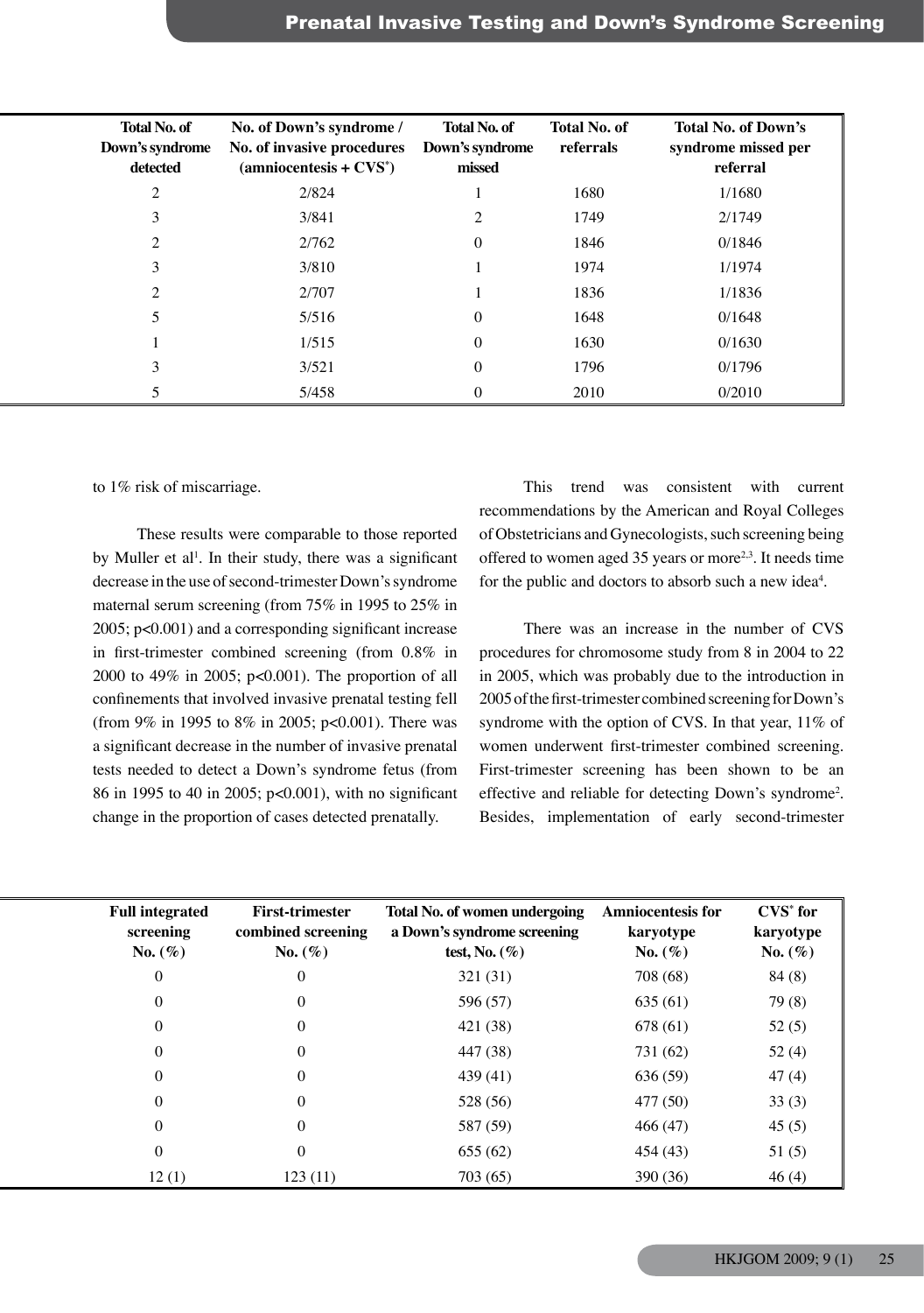

*Figure. Percentage of uptake of amniocentesis, chorionic villus sampling (CVS), and Down's syndrome (DS) screening among women aged 35 years or more from 1997 to 2005*

scanning allowed early detection of fetal abnormalities and an option of CVS if abnormalities were present<sup>5,6</sup>. Jenkins and Wapner<sup>7</sup> in their review concluded that firsttrimester CVS is both safe and effective for the diagnosis of fetal chromosomal, biochemical, and molecular disorders, with risks comparable to those of secondtrimester amniocentesis. The lower risk associated with first-trimester abortions may be an important influence on prospective parents deciding between CVS and amniocentesis<sup>8</sup>.

From 1997 to 2005, there was a decrease in the number and proportion of women who underwent an invasive test (amniocentesis or CVS) for genetic diseases. In Hong Kong, the commonest genetic disorder is thalassaemia. In our centre, we offer couples a non-invasive approach for the diagnosis of alphathalassaemia9 . Serial ultrasound examinations were performed on at-risk women starting from 12 weeks' gestation, with a view to identifying pregnancies affected by homozygous alpha<sup>0</sup>-thalassaemia. This approach is well-accepted by women<sup>9</sup>.

There were some limitations of the present study. Firstly, the first-trimester combined screening test for Down's syndrome was introduced in our Department in 2005, a long-term study is required to examine the trend in terms of uptake of this screening test by women. Secondly, we did not study the sensitivities and false positive rates for the Down's syndrome screening tests.

In conclusion, from 1997 to 2005, the proportion of women aged 35 years or more who underwent Down's syndrome screening increased from about one-third to two-thirds, while the proportion who underwent an invasive test decreased.

# **References**

1. Muller PR, Cocciolone RH, Haan EA, et al. Trends in state/population-based Down syndrome screening and invasive prenatal testing with the introduction of firsttrimester combined Down syndrome screening, South Australia, 1995-2005. *Am J Obstet Gynecol* 2007; 196:315.e1-7.